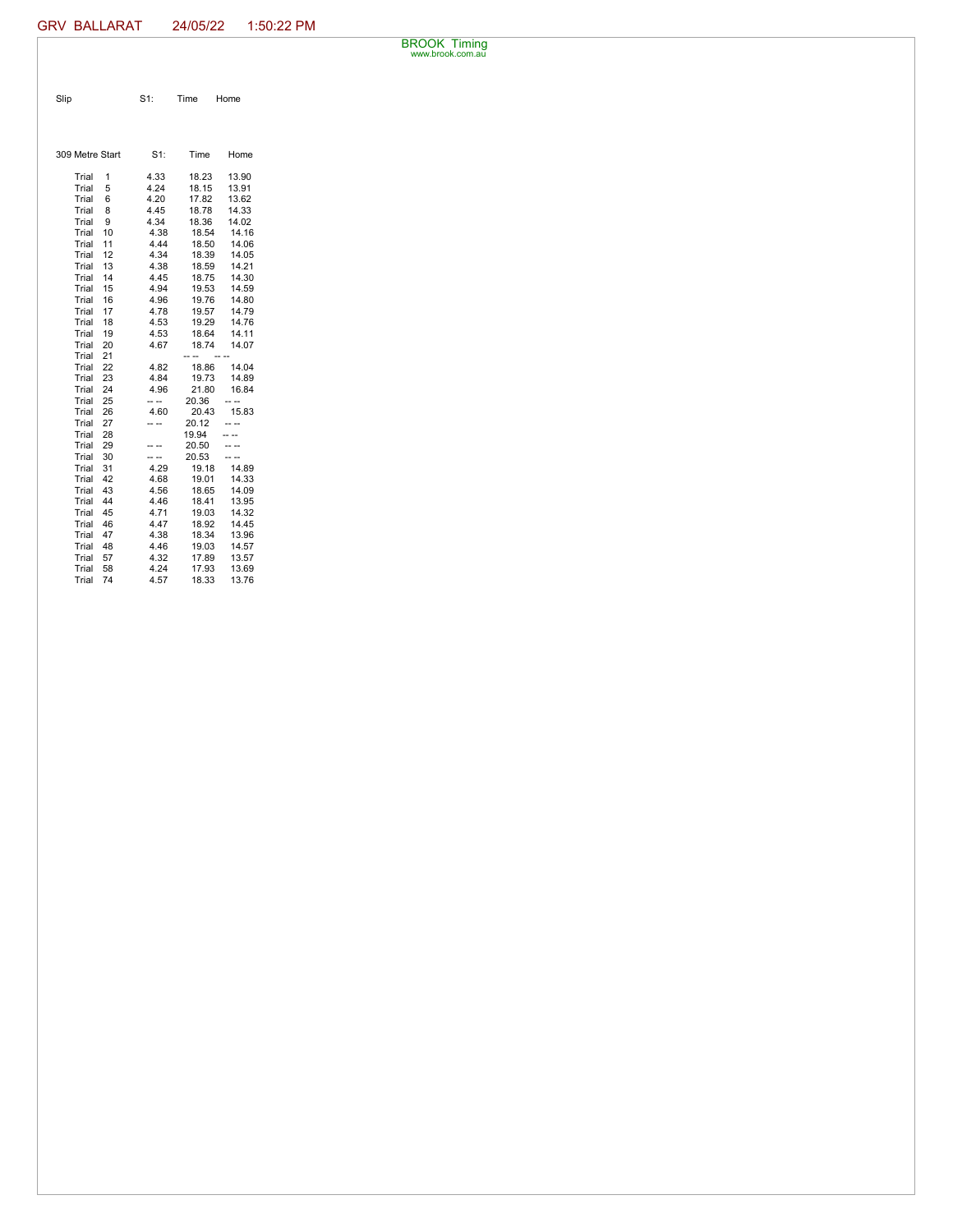## BROOK Timing www.brook.com.au

Page 2 24/05/22

| Trial           | 75             | 4.42   | 18.74 | 14.32 |       |
|-----------------|----------------|--------|-------|-------|-------|
| Trial           | 76             | 4.34   | 18.24 | 13.90 |       |
| Trial           | 77             | 4.43   | 18.46 | 14.03 |       |
| Trial           | 78             | 4.46   | 18.69 | 14.23 |       |
| Trial           | 79             | 4.31   | 18.35 | 14.04 |       |
|                 |                |        |       |       |       |
|                 |                |        |       |       |       |
|                 |                |        |       |       |       |
| 390 Metre Start |                | $S1$ : | Time  | Home  |       |
|                 |                |        |       |       |       |
| Trial           | 2              | 8.65   | 22.75 | 14.10 |       |
| Trial           | 3              | 8.59   | 22.35 | 13.76 |       |
| Trial           | 4              | 8.70   | 22.68 | 13.98 |       |
| Trial           | $\overline{7}$ | 8.68   | 22.71 | 14.03 |       |
| Trial           | 32             |        | .     |       |       |
| Trial           | 40             | 8.65   | 22.34 | 13.69 |       |
| Trial           | 41             | 8.49   | 22.49 | 14.00 |       |
| Trial           | 50             | 8.59   | 22.58 | 13.99 |       |
| Trial           | 51             | 8.77   | 22.72 | 13.95 |       |
|                 |                |        |       |       |       |
| Trial           | 55             | 8.76   | 22.93 | 14.17 |       |
| Trial           | 56             | 8.77   | 23.02 | 14.25 |       |
| Trial           | 59             | 8.95   | 23.34 | 14.39 |       |
| Trial           | 60             | 8.74   | 23.46 | 14.72 |       |
| Trial           | 61             | 8.78   | 23.48 | 14.70 |       |
| Trial           | 62             | 8.61   | 22.64 | 14.03 |       |
| Trial           | 63             | 8.39   | 22.24 | 13.85 |       |
| Trial           | 64             | 8.58   | 22.43 | 13.85 |       |
| Trial           | 65             | 8.62   | 22.60 | 13.98 |       |
| Trial           | 66             | 8.62   | 22.54 | 13.92 |       |
| Trial           | 68             | 8.53   | 22.34 | 13.81 |       |
| Trial           | 69             | 8.53   | 22.41 | 13.88 |       |
| Trial           | 70             | 8.82   | 23.02 | 14.20 |       |
| Trial           | 71             | 9.16   | 27.34 | -- -- |       |
| Trial           | 72             | 8.47   | 22.30 | 13.83 |       |
| Trial           | 73             | 8.81   | 22.88 | 14.07 |       |
| Trial           | 80             | 8.61   | 22.47 | 13.86 |       |
| Trial           | 81             | 8.67   | 22.75 | 14.08 |       |
|                 |                |        |       |       |       |
| 450 Metre Start |                | S1:    | S2:   | Time  | Home  |
|                 |                |        |       |       |       |
| Trial           | 33             | 6.70   | 11.64 | 26.01 | 14.37 |
| Trial           | 34             | 6.76   | 11.66 | 25.67 | 14.01 |
|                 |                |        |       |       |       |